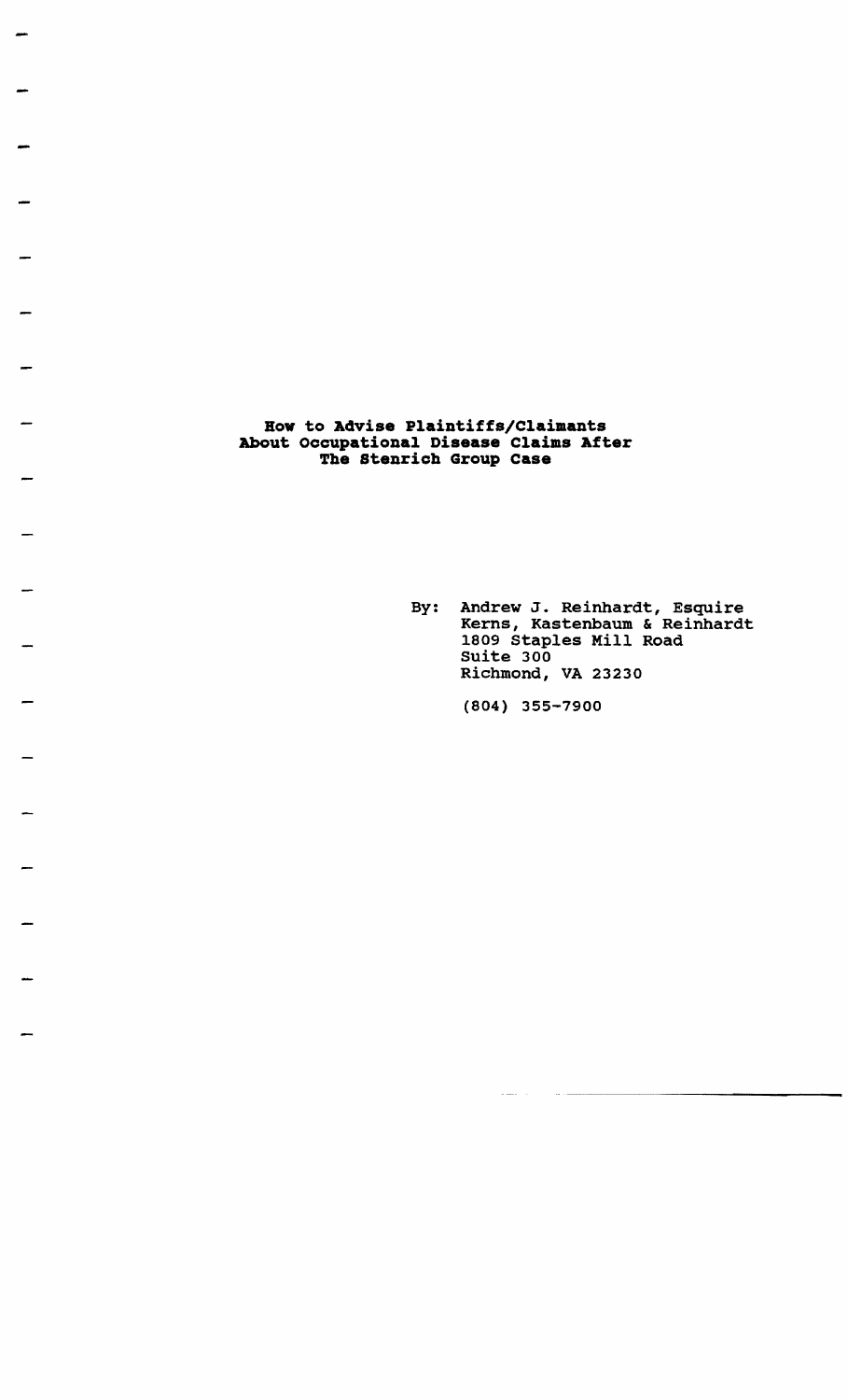# **Table of Contents**

-

-

-

-

-

-

-

-

-

-

-

-

-

-

-

-

-

-

-

# I. **Occupational Diseases**

- A. General background
- B. From Merillat to Stenrich
- C. Cases following stenrich
	- i. Cases denying coverage
	- *ii.* Cases awarding coverage

### II. **ordinary Diseases of Life**

- A. General background
- B. Impact of Stenrich

# III. **Respiratory Disease, Hypertension or Heart Disease**

- A. General background
- B. Impact of Stenrich

# IV. **Procedure**

V. Lawsuits Against Employer For Injuries Arising Out Of The **work Place**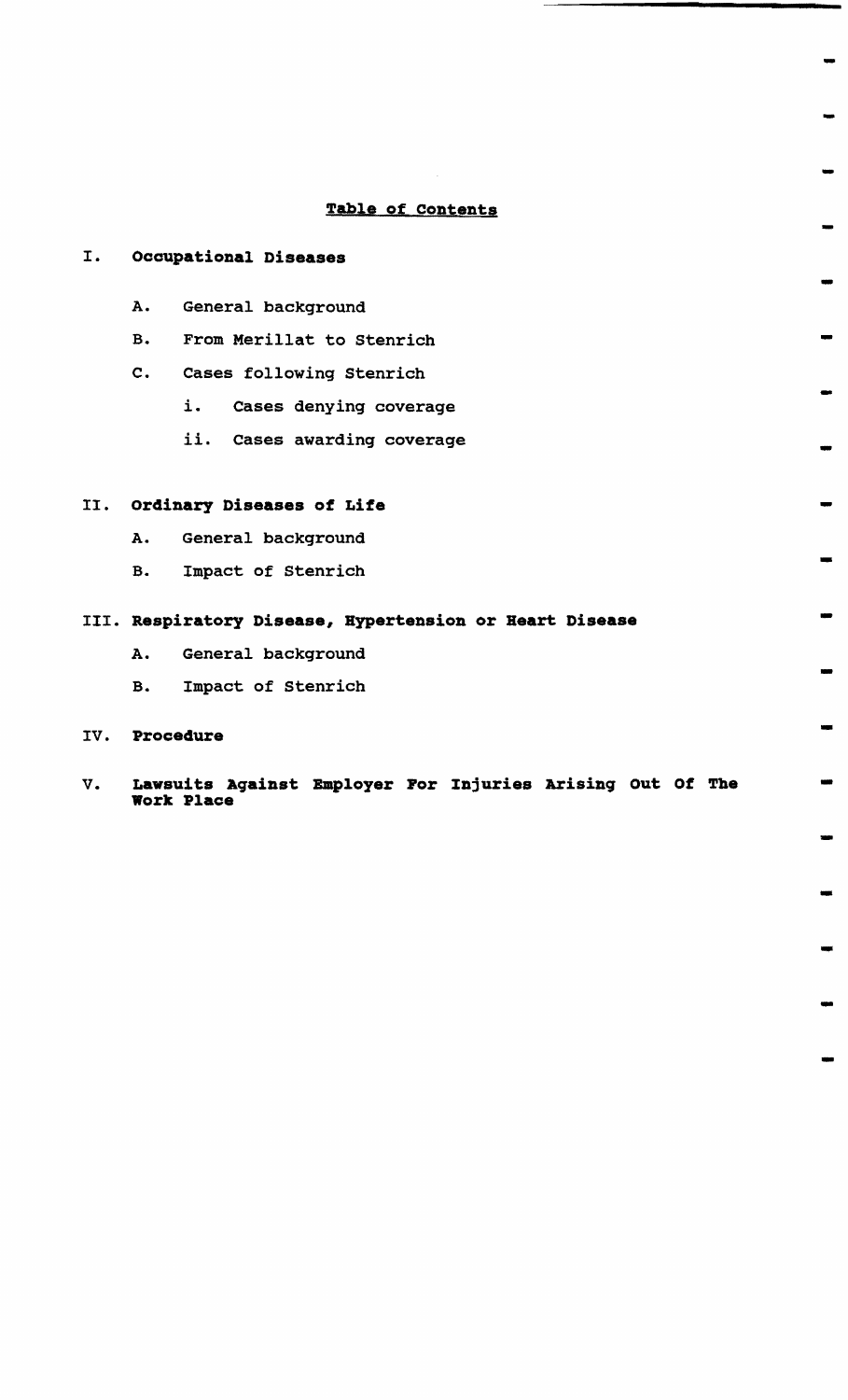# **Bow to Advise Plaintiffs/Claimants About occupational Disease Claims After the stenrich Group Case**

#### I. **occupational Diseases:**

#### A. **General background:**

Occupational Diseases have been recognized as part of the Workers' compensation Act since 1944. Prior to that time, only "injury by accident" cases were considered compensable. The initial inclusion of occupational diseases was by way of a specific schedule. In 1969, a General Assembly advisory report recommended the elimination of the schedule because the schedule was likely to have the effect of eliminating diseases not listed. The schedule was repealed by virtue of Legislative amendments in 1970. Thereafter, the Industrial Commission construed the Act to cover occupational diseases and included cumulative trauma disorders in that category. Then, in 1985, the Virginia Supreme Court decided the case of Western Electric Co., v. Gilliam, 229 Va. 245,329 S.E. 2d 13 (1985), which eliminated coverage for virtually all occupational diseases including those caused by cumulative trauma. In response thereto, in 1986 the General Assembly enacted the modern version of the definition of covered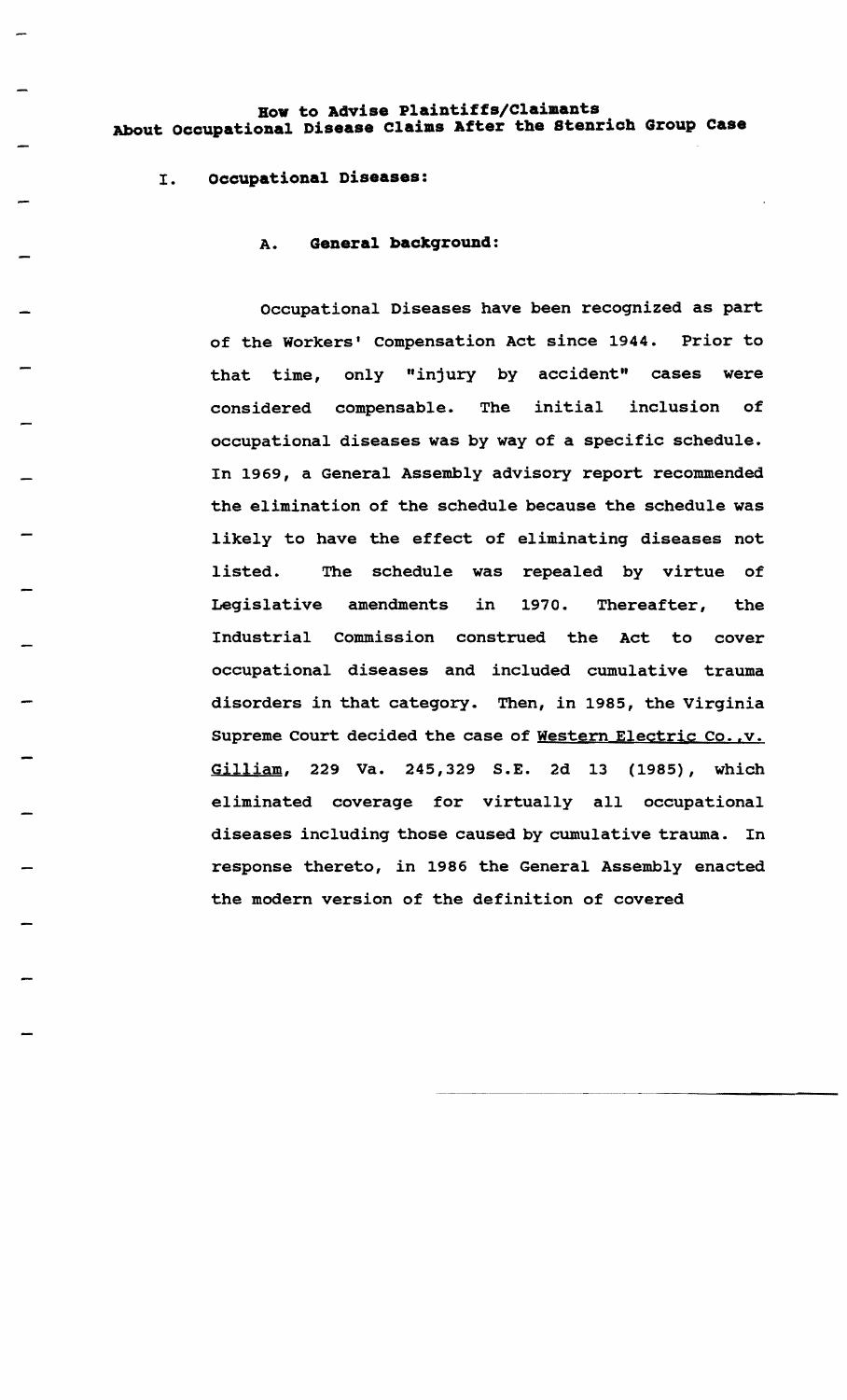occupational diseases. The current definition of occupational disease is as follows':

 $§ 65.2-400$ , "Occupational disease" defined. - A. As used in this title, unless the context clearly indicates otherwise, the term "occupational disease" means a disease arising out of and in the course of employment, but not an ordinary disease of life to which the general public is exposed outside of the employment.

-

-

-

-

-

-

-

-

-

-

-

-

-

-

-

-

-

-

B. A disease shall be deemed to arise out of the employment only if this is apparent to the rational mind, upon consideration of all the circumstances:

1. A direct causal connection between the conditions under which work is performed and the occupational disease;

2. It can be seen to have followed as a natural incident of the work as a result of the exposure occasioned by the nature of the employment;

3. It can be fairly traced to the employment as the proximate cause;

4. It is neither a disease to which an employee may have had substantial exposure outside of the employment, nor any condition of the neck, back or spinal column:

It is incidental to the character of the business and not independent of the relation of employer and employee; and

6. It had its origin in a risk connected with the employment and flowed from that source as a natural employment and flowed from that source as a natural<br>consequence, though it need not have been foreseen or expected before its contraction. (Code 1950, § 65-42; 1952, c. 603; 1968, c. 660, § 65.1-46; 1970, c. 470; 1986, c. 378; 1991, c. 355.)

excluding changes effective July 1, 1997 (see Exhibit A hereto).

 $\mathbf{1}$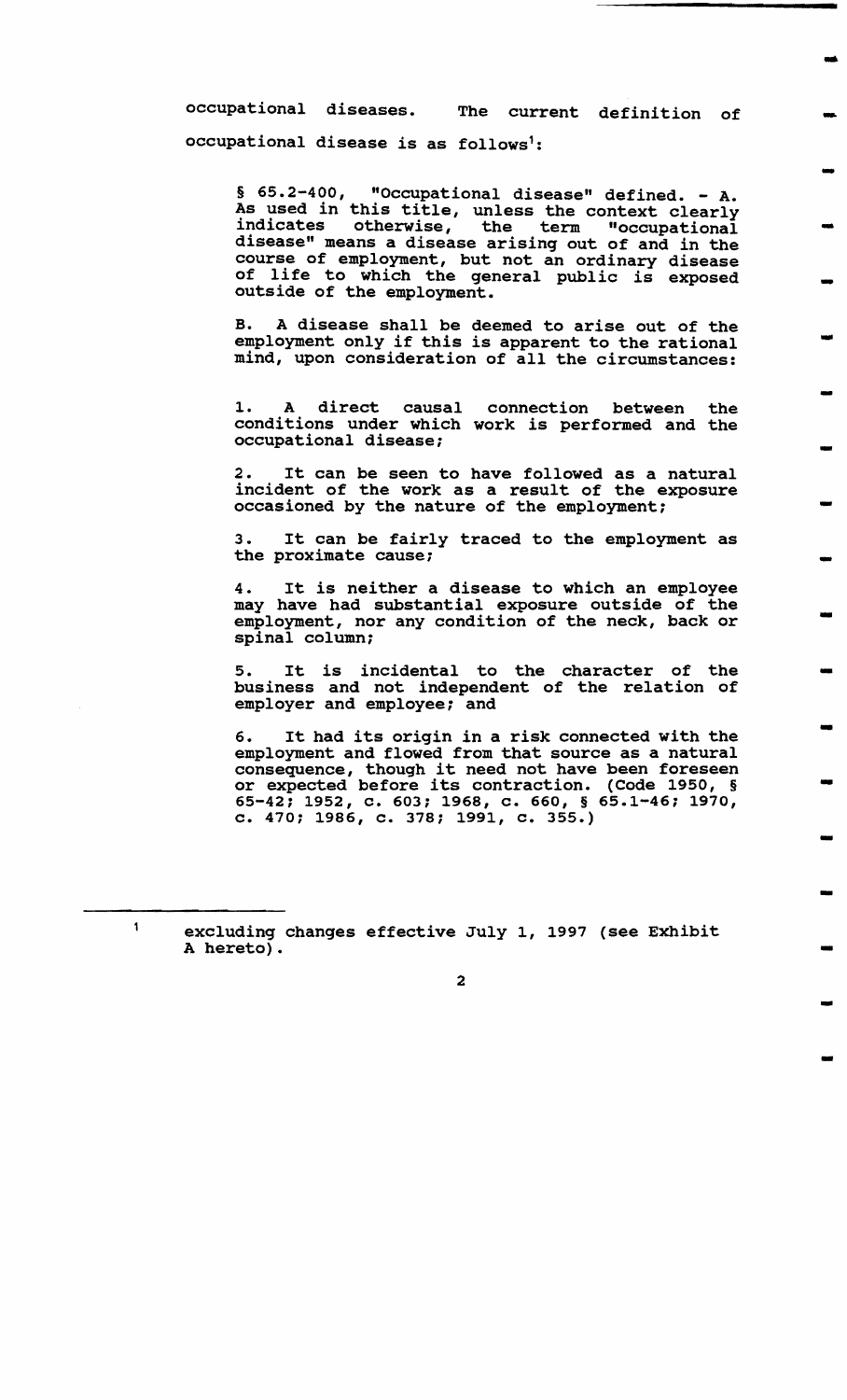## B. **From Kerillat to stenrich:**

Subsequent to the time of the above 1986 enactment and up until November of 1993, the Workers' compensation Commission and the Virginia Court of Appeals construed the Act as amended to cover occupational diseases including many cumulative trauma disorders<sup>2</sup>. Then, in November of 1993, the Virginia Supreme court decided the case of Merillat Industries v. Parks, 246 Va. 429, 436 S.E. 2d 600 (1993). Merillat involved a torn rotator cuff sustained by a worker as a result of cumulative trauma. The Virginia Supreme court indicated in that case that the job related impairments arising from repetitive motion or cumulative trauma were not covered and since there was no evidence that claimant's condition was a "disease", it was not found compensable.

Following Merillat, claimant's attorneys regularly filed cumulative trauma claims as covered occupational diseases, but made sure to have a medical opinion from a physician that the ailment was a "disease". Also, thereafter, the Workers' Compensation Commission found those cases to be compensable. See for example Johnson v. VDO Yazaki corporation, VWC File No. 162-83-95 (Full

2

except those involving the back, neck and spinal column. § 65.2-400 B (4), Virginia Code.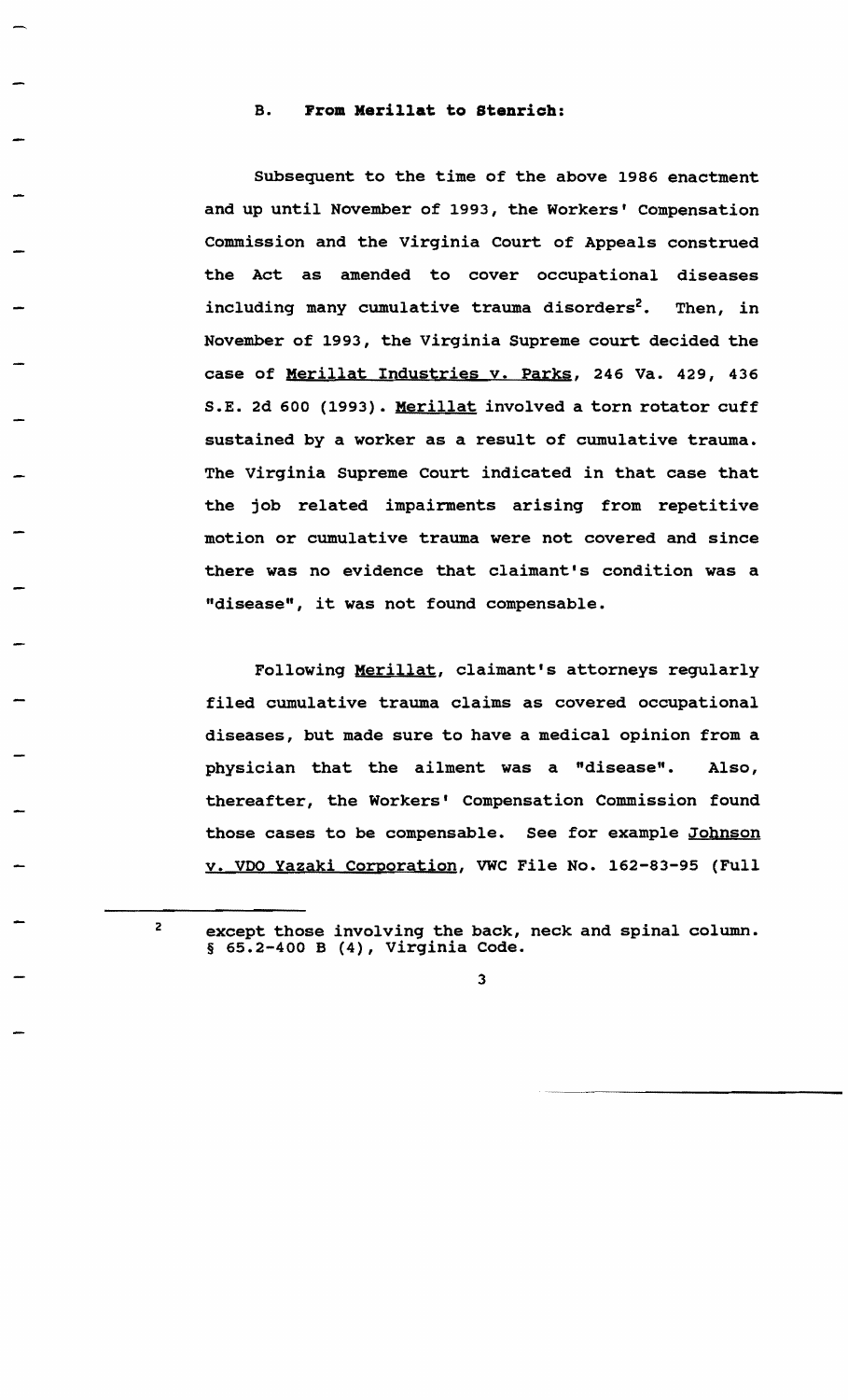Commission, July 22, 1994) where the Full Commission discusses in detail the impact of Merillat. The Court of Appeals regularly affirmed the Commission's decision in these regards. See for example Perdue Farms, Inc. v. Mccutchan, 21 Va. App. 65, 461 S.E. 2d 431 (1995). In fact, the Court of Appeals sometimes found cumulative trauma cases to be compensable occupational diseases even when no medical evidence was presented that the ailment was a disease. See for example Wampler-Longacre, Inc. v. Young, Record No. 1506-95-3, (Va. ct. of Appeals, November 21, 1995).

-

-

-

-

-

-

-

-

-

-

-

-

-

-

-

-

-

-

-

Then, in 1996 the Virginia Supreme Court put an abrupt halt to any attempt to pursue claims arising from cumulative or repetitive motion injuries, despite medical evidence that such ailments were diseases. In The stenrich Group, et al v. Jemmott, Perdue Farms,Inc. v. Martin, and Wampler-Longacre Chicken, Inc., et al v. Biller, 251 Va. 186,467 S.E. 2d 795 (1996), the Virginia Supreme court held that physical impairments resulting from cumulative trauma caused by repetitive motion were not compensable under the Act, regardless of the medical evidence.

Partly in response to The Stenrich Group, as well as perhaps due to a recognition of the great injustice being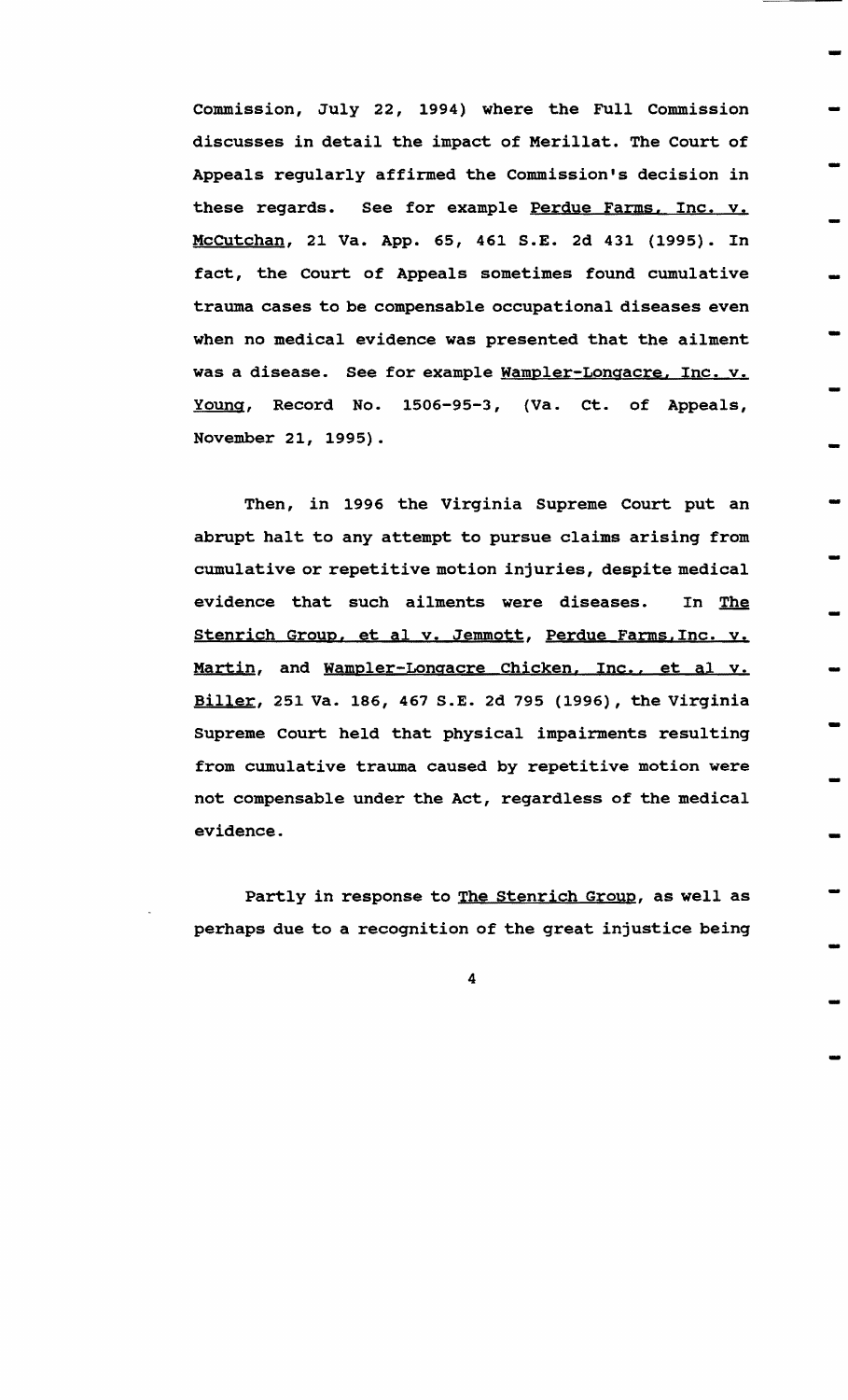done to many of virginia's workers, the Virginia Legislature enacted revisions to the occupational disease statute making carpal tunnel and hearing loss cases compensable, but only upon a showing of clear and convincing evidence. These revisions will be effective July 1, 1997 (see copy of amendment at Exhibit A hereto).

# c. **Cases following stenrich:**

#### i. **Cases denying coverage.**

As a result of the Virginia Supreme Court opinion in The stenrich Group case, all occupational disease claims are looked at with greater scrutiny. It is recognized that if an award was previously entered in favor of a claimant and not appealed, even cumulative trauma injuries will remain compensable. See Fieldcrest Cannon, Inc. y. Marshall, Record No. 2567-96-2 (Va. ct. of Appeals, April 1, 1997) (copy at Exhibit B hereto). But other cumulative trauma injuries, even if not the result of repetitive motion and normally thought to be diseases, may not be compensable. See for instance J.H. Miles v. Guyton, Record No. 2391-96-1 (Va. ct. of Appeals, April 8, 1997) (copy at Exhibit C hereto) denying a claim for bilateral plantar fascitis;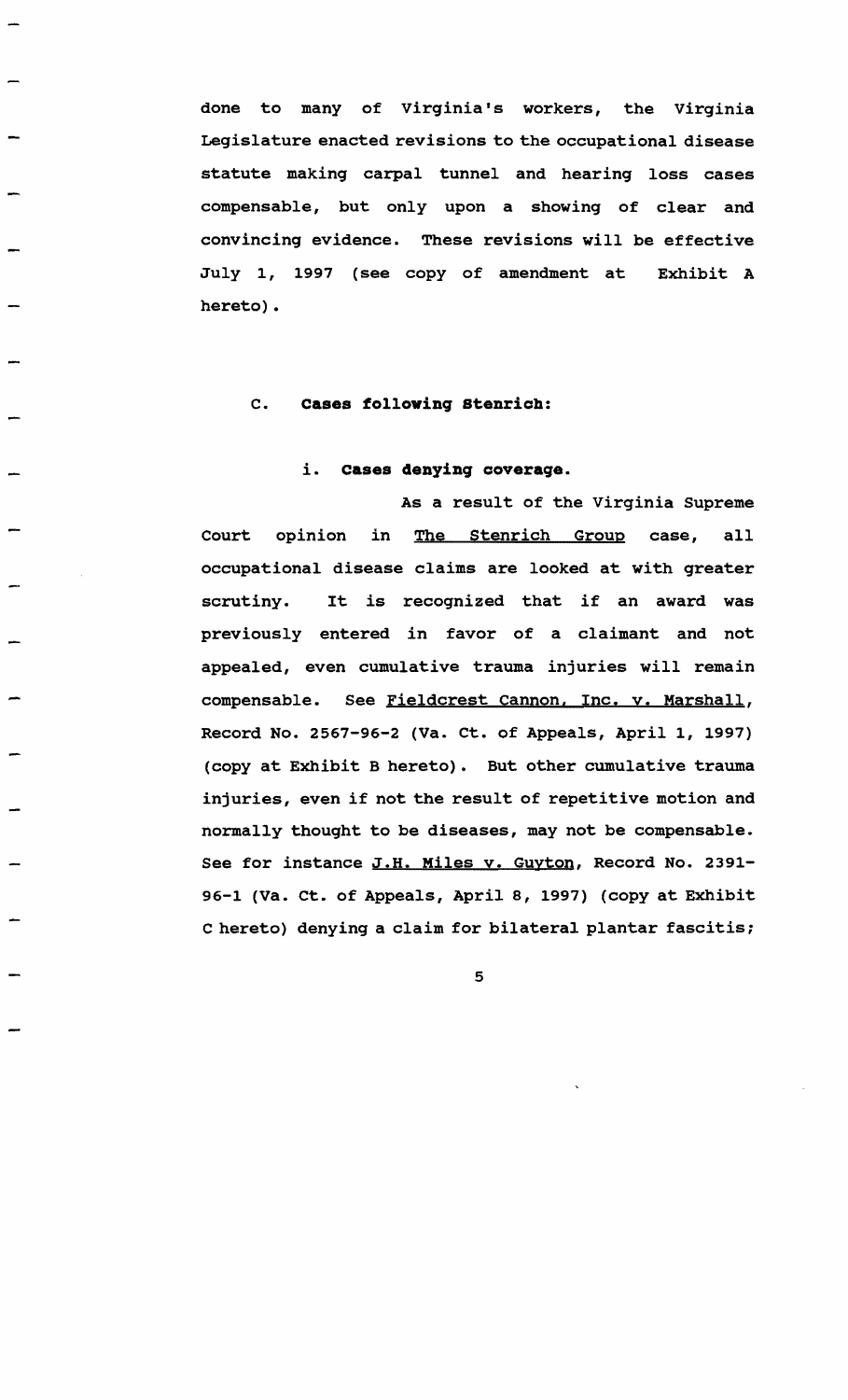see Safeway Stores, Inc., v. Brown, Record No. 0635-96-4 (va. ct. of Appeals, August 20, 1996) (copy at Exhibit D hereto) denying coverage for digital neuroma; see Allied Fibers v. Rhodes, 23 Va. App.101, 474 S.E. 2d 829 (1996) denying compensability of gradually incurred hearing loss; see Love v. Love Chiropractic Center, VWC File No. 168-10-67 (Full commission, January 31, 1997) (copy enclosed at Exhibit E hereto) denying compensability for degenerative joint disease in hands; and see United Airlines, Inc., v. Walter, Va. 24 App. 394, 482 S.E. 2d 849 (1997) denying compensability of photosensitivity claim.

-

-

-

-

-

-

-

-

-

-

-

-

-<br>-<br>-

-

-<br>-<br>-

-

-

-

-

# ii. C<mark>ases awarding coverage.</mark>

rendered after <u>The Stenrich Group</u> case have found On the other hand, numerous opinions occupational disease claims to be compensable. See Bradshaw v. Olsten,Corporation, VWC File No. 175-12-48 (FUll Commission, February 24, 1997) (copy at Exhibit F hereto) finding claimant's ailment of allergic pneumonitis to be compensable; see Webb v. A New Leaf. Inc., VWC File No. 178-92-96 (Full Commission January 31, 1997) (copy enclosed at Exhibit G hereto) awarding benefits for contact dermatitis.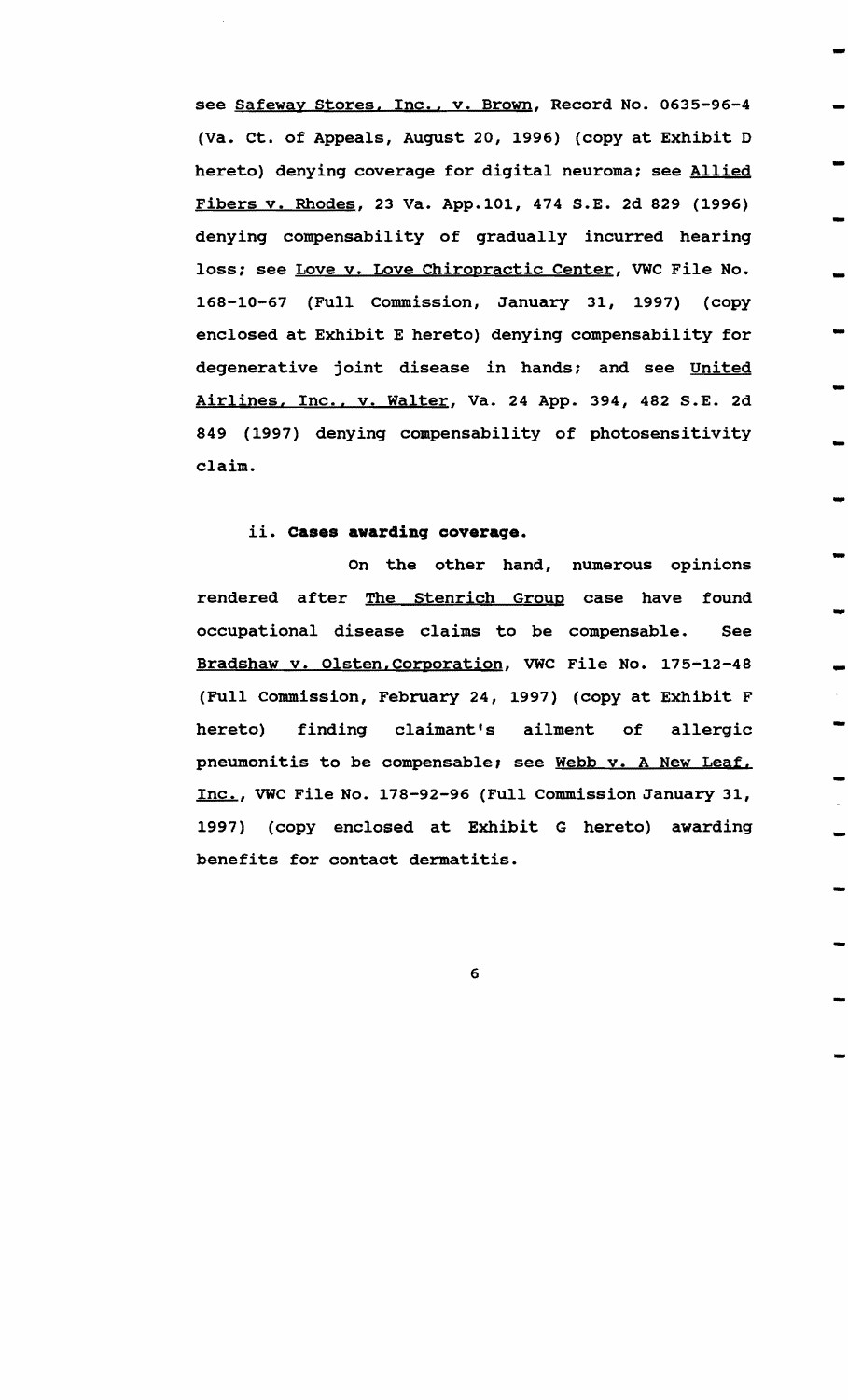#### A. **General backqround:**

certain types of ailments that do not fall directly under the category of occupational diseases, may fall under the category of "ordinary diseases of life" to which the general public is exposed outside of the employment. The definition of a compensable "ordinary disease of life" is as follows<sup>3</sup>:

> § 65.2-401. "Ordinary disease of life" coverage. - An ordinary disease of life to which the general public is exposed outside of the employment may be treated as an occupational disease for purposes of this occupational disease for purposes of this<br>title if it is established by clear and convincing evidence, to a reasonable medical certainty, that it arose out of and in the course of employment as provided in § 65.2-400 with respect to occupational diseases and did not result from causes outside of the employment, and that:

> > 1. If follows as an incident of occupational disease as defined in this title; or

> > 2. It is an infectious or contagious disease contracted in the course of one's employment in a hospital or sanitarium or laboratory or nursing home as defined in § 32.1-123, or while otherwise engaged in the direct delivery of health care, or in the course of employment as emergency rescue personnel and those volunteer emergency rescue personnel referred to in § 65.2-101; or 3. It is characteristic of the

> > employment and was caused by conditions peculiar to such employment. (1986, c.

3

also subject to changes effective July 1, 1997 (see Exhibit A hereto).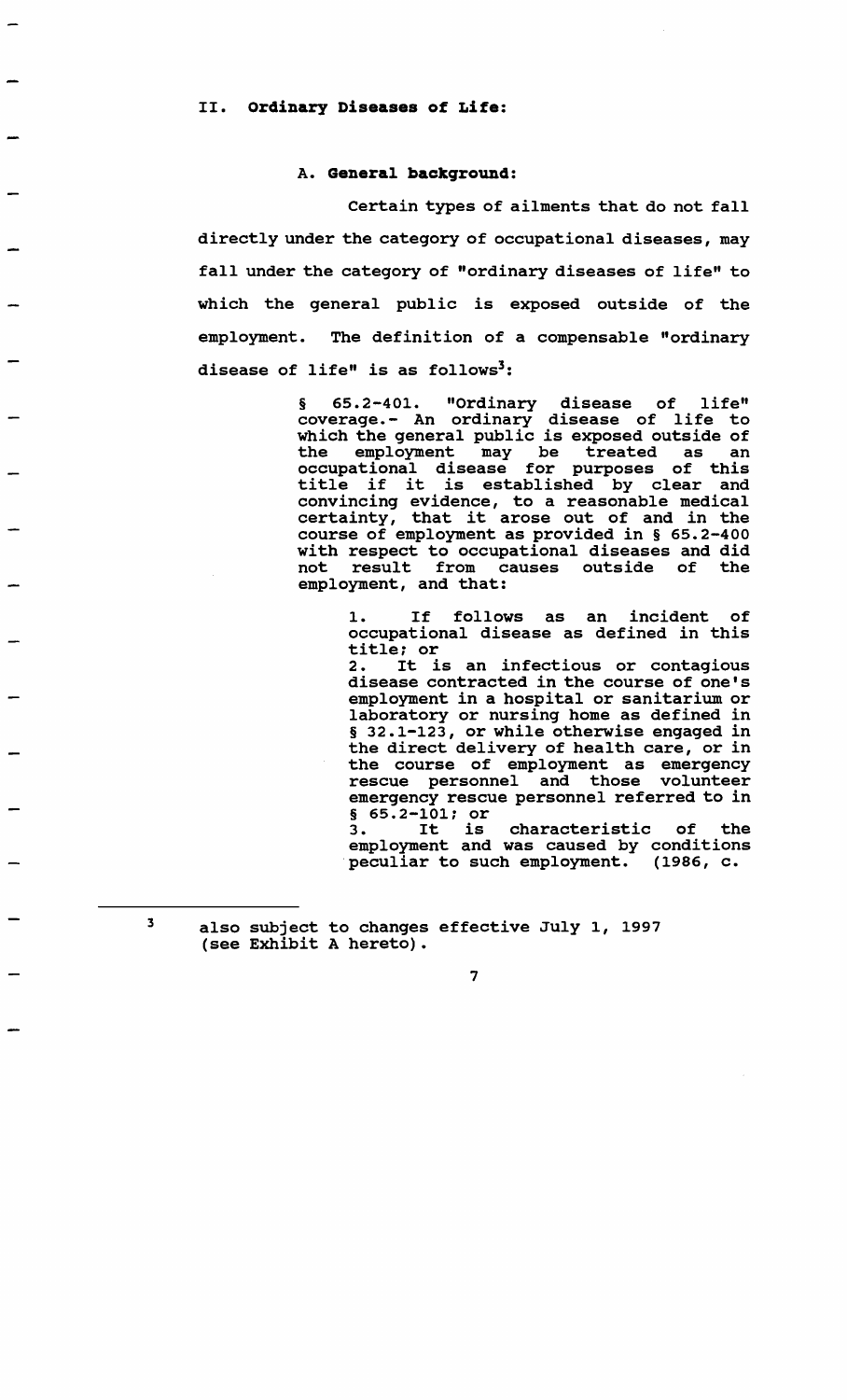378, § 65.1-461; 1989, c. 502; 1991, c. 355)

-<br>-

-

-<br>-

-

-

-

-

-

-

-

-

-

-

-

-

-

-

-

-

#### B. **Impact of Stenrich:**

The Virginia Supreme court reasoning in The Stenrich Group case will have equal application to claims made for benefits for an "ordinary disease of life". However, a number of recent cases also continue to show the viability of ordinary disease of life claims assuming the medical evidence is sufficient. See Marley Mouldings. Inc., v. Rotenberry, Record No. 0755-95-3 (Va. ct. of Appeals, August 23, 1996) (copy at Exhibit H hereto) finding that the claimant's asthma is a compensable ordinary disease of life; See Mitre Corporation and Home Indemnity Co. y. Gourzis, Record No. 1183-96-2 (Va. ct. of Appeals, February 25, 1997) (copy at Exhibit I hereto) finding claimant's chemically induced bronchitis to be an ordinary disease of life: See Trostle v. City of Suffolk, VWC File No. 171-94-57 (Full Commission, May 1, 1997) (copy at Exhibit J hereto) finding that claimant's pneumonia was a compensable ordinary disease of life.

## III. **Respiratory Disease, Hypertension or Heart Disease:**

#### A. **General background:**

In 1976, the General Assembly enacted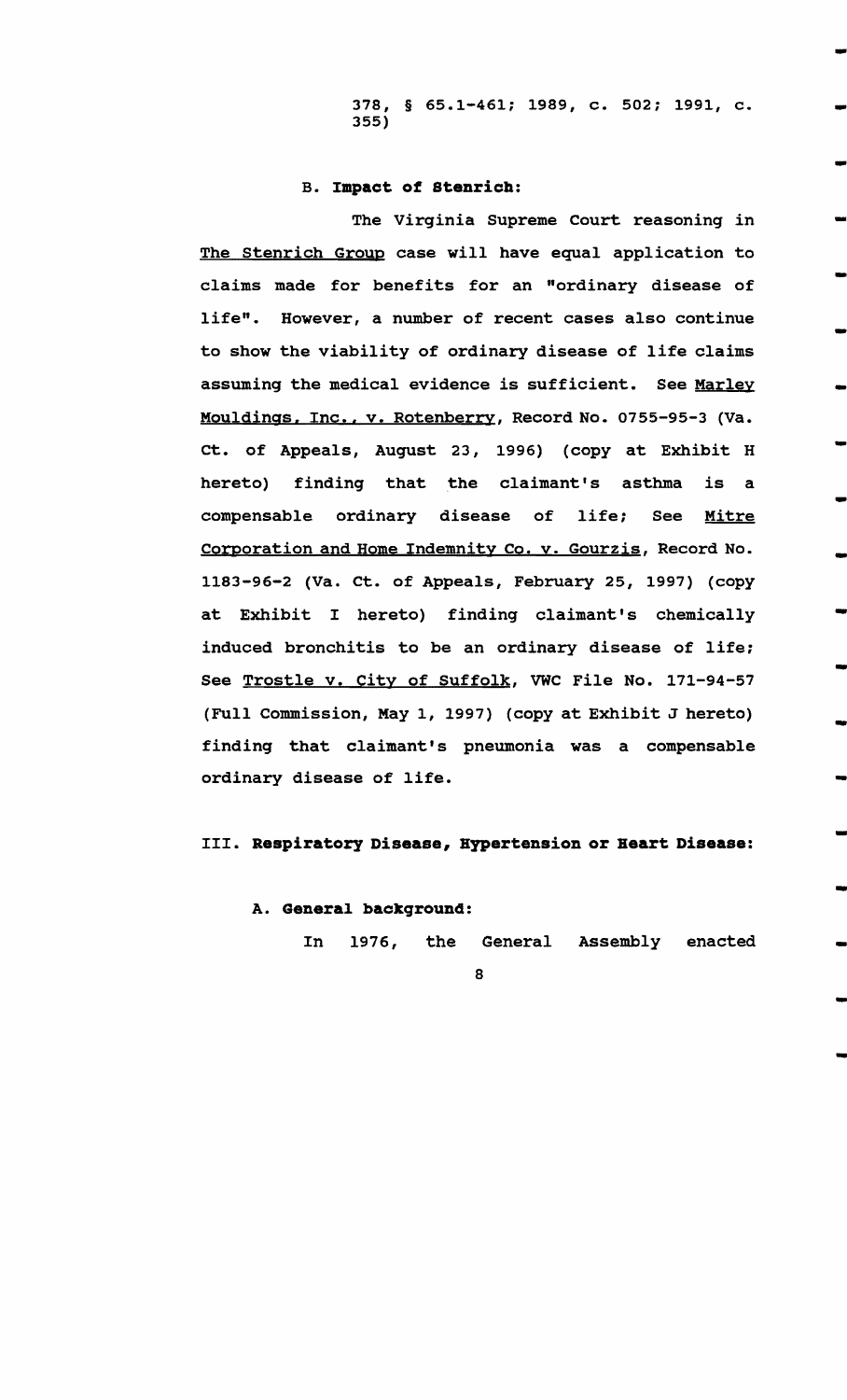legislation which created a rebuttable presumption that respiratory disease, hypertension or heart disease suffered by certain public employees were presumed to be covered occupational diseases. The current version of the Act provides coverage for hypertension, respiratory or heart disease to members of a county, city or town police department, salaried or volunteer fire fighters, members of the state Police Officers Retirement System, as well as sheriffs and sergeants and their deputies'. § 65.2- 402, Virginia Code. In adopting these provisions, the legislature recognized that the cause of cardiopulmonary disease is difficult to establish and that the medical community is somewhat divided on the impact of stress in the work place.

Once the claimant activates the presumption by showing the existence of the ailments in question, the burden of proof shifts from the employee to his employer to rebut the claimant's evidence. City of Waynesboro Sheriff's Department v. Harter, 1 Va. App. 265, 337 S.E. 2d 901 (1985). To rebut the presumption, the employer

 $\boldsymbol{I}$ 

Other coverage is also provided for volunteer or salaried fire fighters. § 65.2-402 C, virginia Code.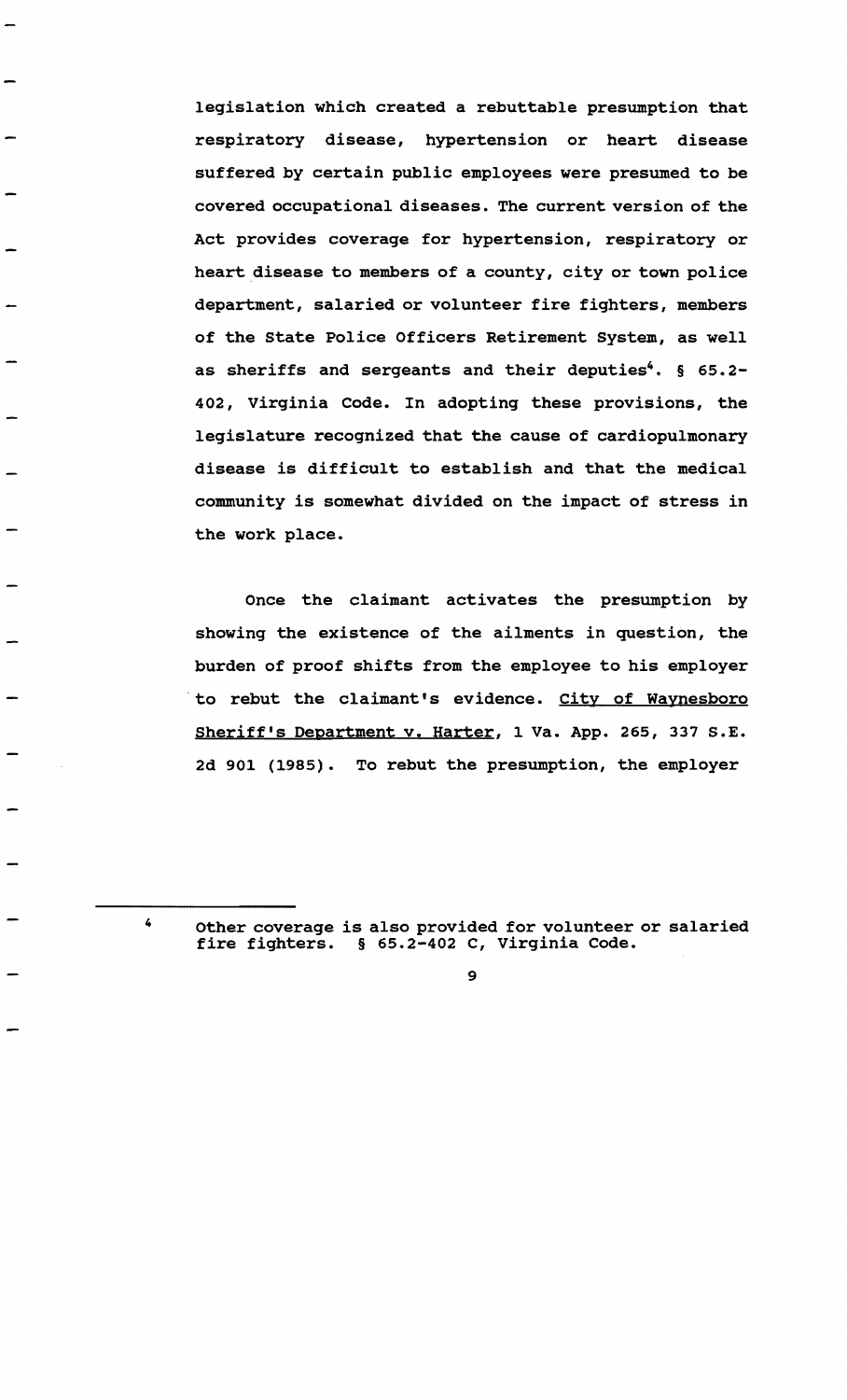must present competent medical evidence of a non-workrelated cause of the disabling disease. County of Amherst Bd. of Supervrs v. Brockman, 224 Va. 391, 297 S.E. 2d 805 (1982).

-

-

-

-

-

-

-

-

-

-

-

-

-

-

-

-

-

-

-

Recently, in the case of Duffy v. Com./Dept. of state police, 22 Va. App. 245, 268 S.E. 2d, 702, (1996), one or more of the following Police officers filed claims for wage and medical benefits related to their heart disease. Evidence was presented that their heart disease was caused by one or more of the following: 1) high cholesterol: 2) hypertension: 3) family history of heart disease; 4) diabetes; 5) obesity; and 6) smoking. The Deputy commissioner concluded that the employer failed to rebut the presumption provided the employees by Code § 65.2-402 and awarded benefits. The Full Commission reversed, holding that the employer was not required to exclude work-related stress to rebut the presumption. The court of Appeals again reversed, holding that in a case where the evidence demonstrated that multiple factors, including job stress, contributed to the development of heart disease, the employer must exclude work-related stress as a contributing factor to rebut the presumption of causation. If the employer is unsuccessful, the "two causes" rule applies and causation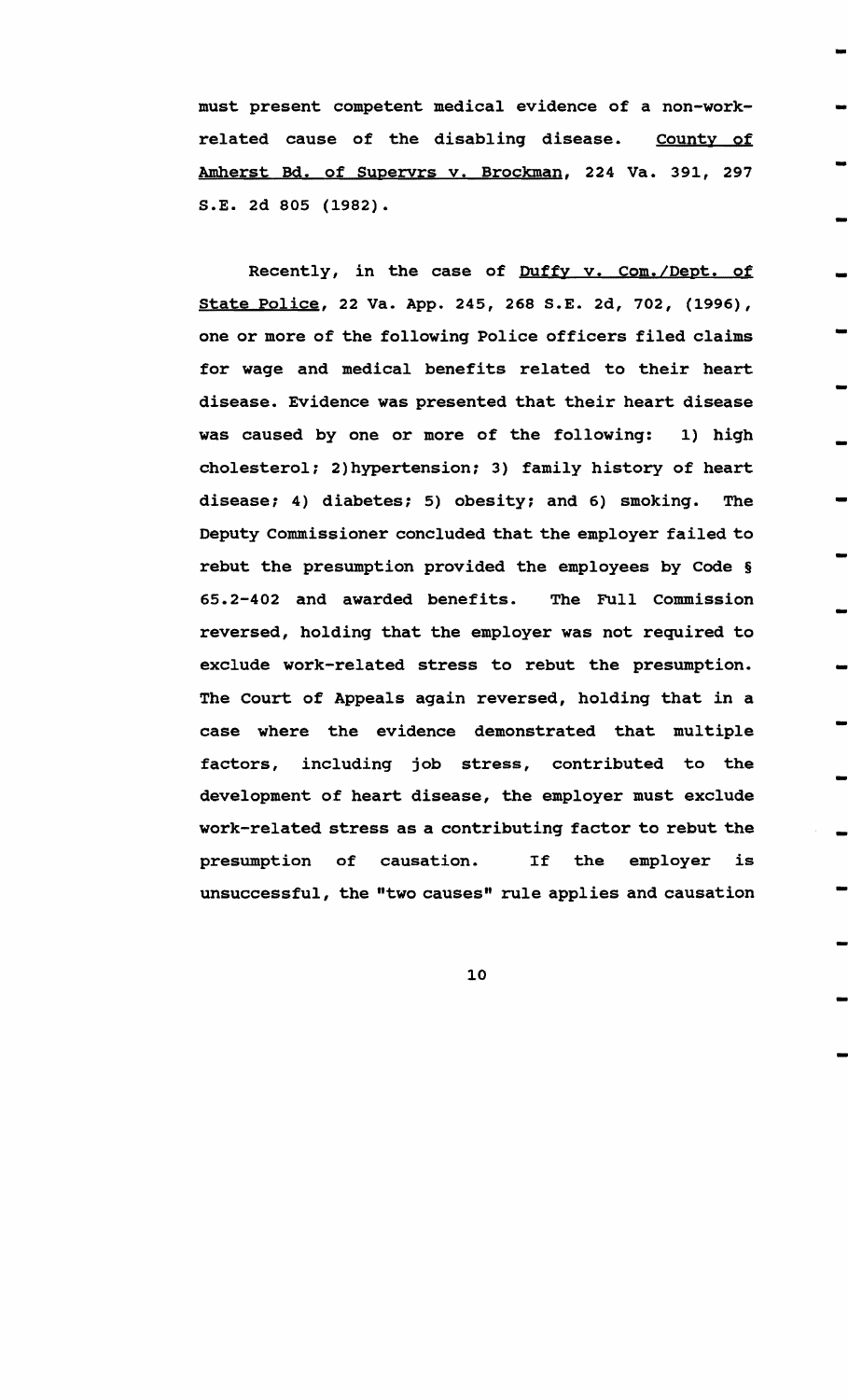is established when it is shown that work contributed to the disability.

#### B. Impact of Stenrich:

Also, recently, in the case of Tirpack v. City of Hopewell, VWC File No. 174-25-40 (Full Commission May 1, 1997) it was held that The Stenrich Group case does not apply to § 65.2-402. That statute, while contained in the occupational disease section of the Code, was enacted separately and stands alone.

#### IV. Procedure:

Pursuant to § 65.2-403, Virginia Code, as amended, the occupational disease claims arise as of the time of the communication by a health care provider that claimant has such an ailment and that it is related to his work place. C&P Telephone co. v. Williams, 10 Va. App. 516, 392 S.E. 2d 846 (1990). Furthermore, the claimant or his representative must notify the employer within 60 days after the medical diagnosis is received. § 65.2-405, Virginia Code. with certain exceptions, claimant must then file a claim with the Commission within two years after diagnosis or within five years from the date of last injurious exposure. § 65.2-406, Virginia Code; See also § 65.2-406 B in regards to the exceptions.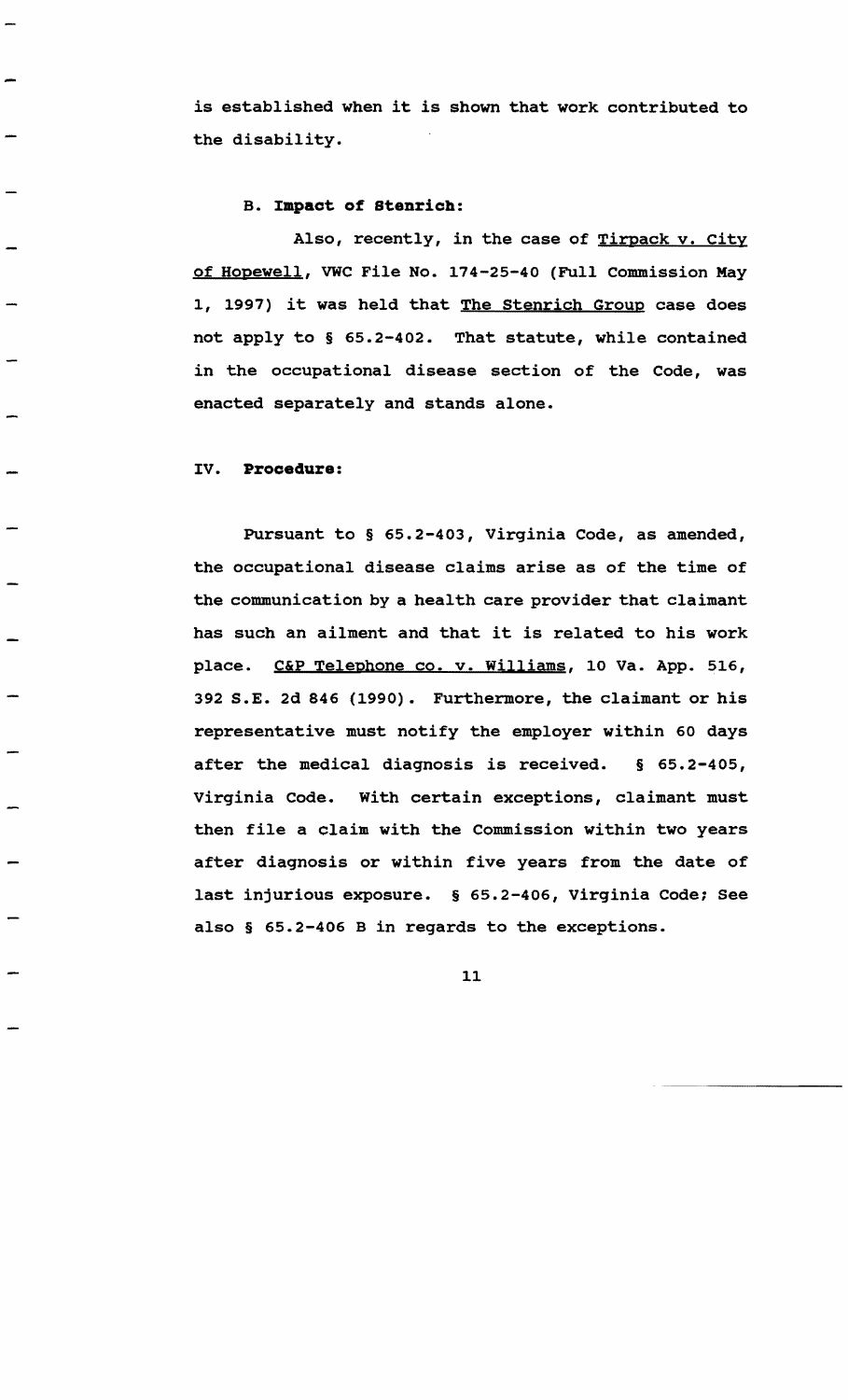V. Lawsuits Against Employers For Injuries Arising Out Of The Work Place:

-

-

-

-

-

-

-

-

-

-

-

-

-

-

-

-

-

-

-

It is accepted law that when injuries arising out of the work place are covered by workers' compensation, that the injured workers cannot sue the employer for those injuries. Since many injuries normally covered under workers' compensation, including but not limited to repetitive motion or cumulative trauma injuries incurred in the work place are no longer compensable under the Act, claimant's lawyers are looking for creative ways to find remedies for their clients, often against the employer. Recent cases have held such lawsuits permissible. See Middlekauff v. Allstate, Ins., Co., 247 Va. 150, 439 S.E. 2d 394 (1994) (suit for injury from harassment and verbal abuse not barred since gradually incurred injuries are not covered by workers' compensation); Lichtman y. Knouf, 248 Va. 138, 445 S.E. 2d 114 (1994) (suit for intentional infliction of emotion distress not barred since not covered by workers' compensation); Richmond Newspapers y. Hazelwood, 249 Va. 369, 457 S.E. 2d 56 (1995) (suit against employer for goosing not barred since it was personal, not related to his employment and not compensable under workers' compensation. )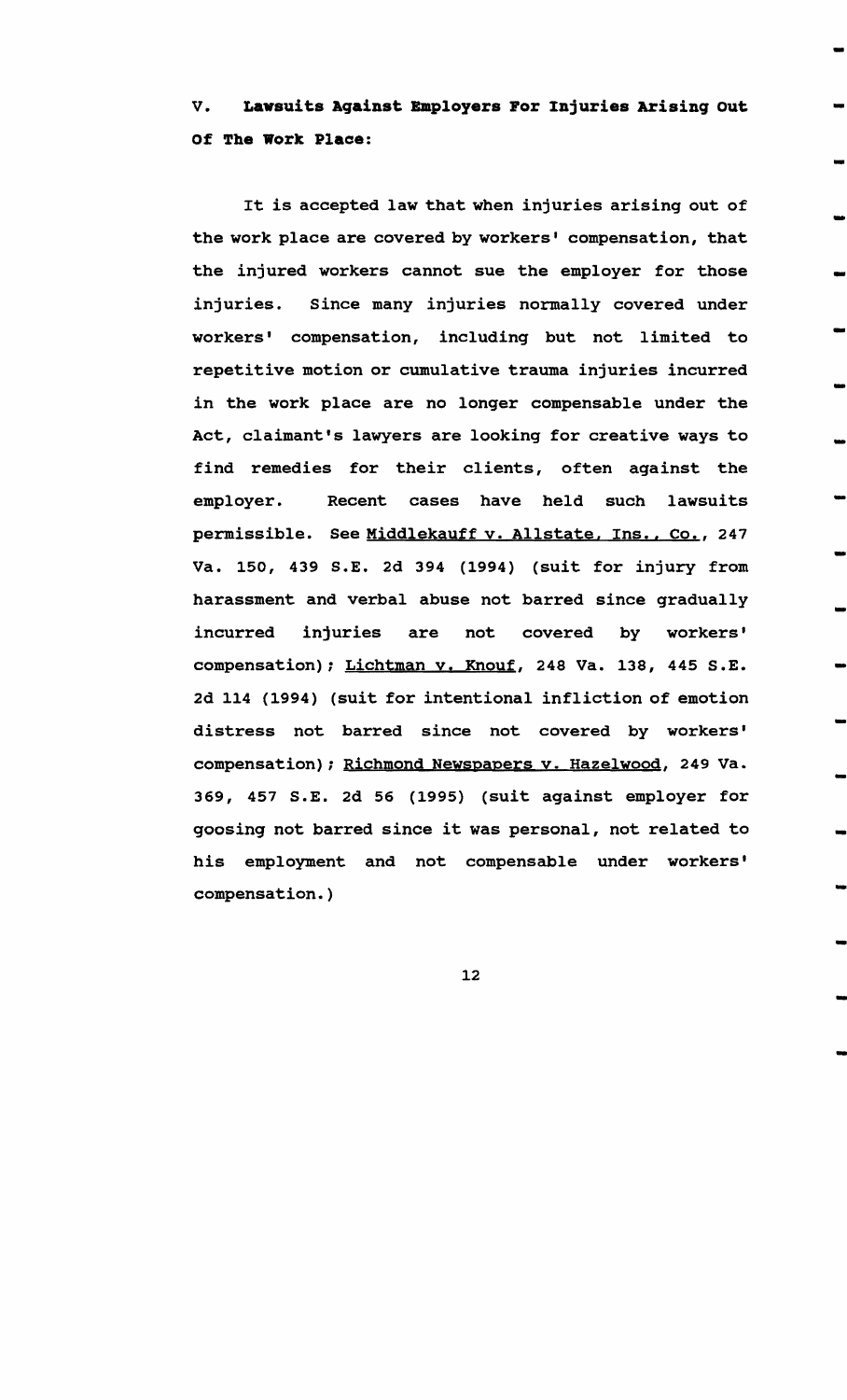# Bow to advise Plaintiffs/Claimants About Occupational Disease Claims After The Stenrich Group Cases

÷

 $\overline{\phantom{a}}$ 

 $\overline{\phantom{0}}$ 

 $\overline{\phantom{a}}$ 

 $\overline{a}$ 

 $\overline{\phantom{m}}$ 

 $\overline{\phantom{a}}$ 

 $\overline{\phantom{a}}$ 

 $\overline{\phantom{0}}$ 

 $\overline{\phantom{0}}$ 

INDEX OF EXHIBITS

| Exhibit #      |                                                                                                       |
|----------------|-------------------------------------------------------------------------------------------------------|
| A.             | Amendments to §§ 65.2-400 and<br>65.2-401, Virginia Code.                                             |
| В.             | Fieldcrest Cannon, Inc. v. Marshall,<br>Record No. 2567-96-2 (Va. Ct. of<br>Appeals, April 1, 1997)   |
| $\mathbf{c}$ . | J.H. Miles Seafood v. Guyton Record<br>No. 2391-96-1 (Va. Ct. of Appeals,<br>April 8, 1997)           |
| D.             | Safeway Stores, Inc. v. Brown,<br>Record No. 0635-96-4 (Va. Ct. of<br>Appeals, August 20, 1996)       |
| E.             | Love v. Love Chiropractic Center,<br>VWC File No. 168-10-67 (Full<br>Commission, January 31, 1997)    |
| F.             | Bradshaw v. Olsten Corporation, VWC<br>File No. 175-12-48 (Full Commission,<br>February 24, 1997)     |
| G.             | Webb v. A New Leaf, Inc., VWC File<br>No. 178-92-96 (Full Commission,<br>January 31, 1997)            |
| н.             | Marley Mouldings, Inc. v.<br>Rotenberry, Record No. 0755-95-3<br>(Va. Ct. of Appeals, April 23, 1996) |

~---~~~---